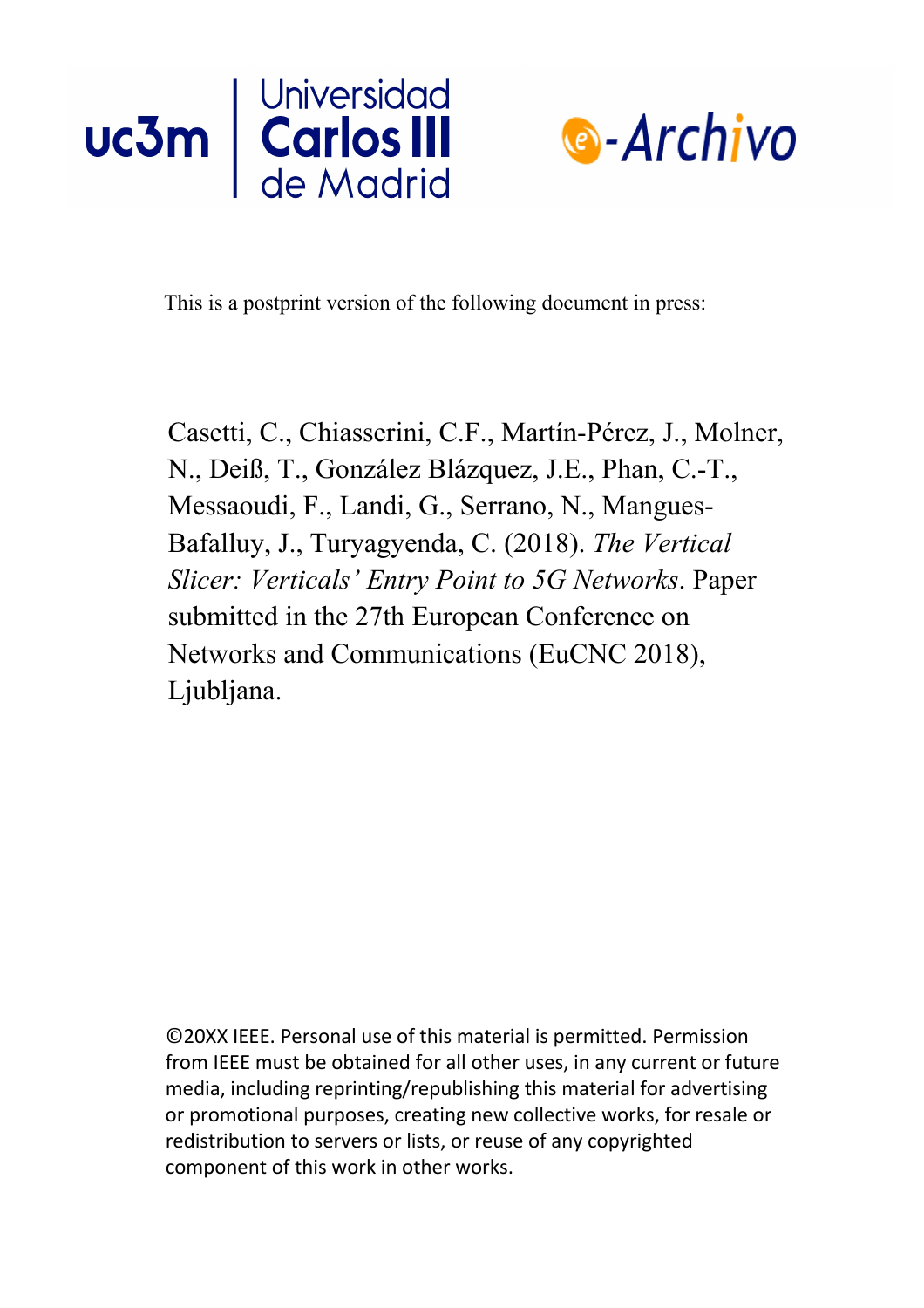# The Vertical Slicer: Verticals' Entry Point to 5G Networks

Claudio Casetti, Carla Fabiana Chiasserini Politecnico di Torino, Italy

Thomas Deiß Nokia Solutions and Networks, Germany

Jose Enrique González Blázquez ATOS, Spain

> Giada Landi Nextworks, Italy

Josep Mangues-Bafalluy Centre Tecnologic de Telecomunicacions de Catalunya, Spain

Abstract— Network slicing is the emerging framework for the support of services offered by vertical industries in 5G networks. In order to ensure that the service characteristics required by a vertical are met, it is of paramount importance to adequately interpret the vertical's requirements and map them onto specifications that the system orchestrator can use to deploy the service. In this paper, we take this challenge and present a new entity, called Vertical Slicer, to be incorporated within the OSS/BSS of 5G networks. We describe the architecture of the Vertical Slicer, as well as its main functional blocks and the algorithms therein.

#### Keywords—5G system architecture; vertical service support; network services; algorithms

# I. INTRODUCTION

It is envisioned that upcoming 5G networks will offer an unprecedented degree of integration and support for the operational requirements of vertical industries (car manufactures, media & entertainment industries, e-health service provides…). Indeed, one of the strong suits of 5G networks is the capability of tailoring the infrastructure to satisfy such higher-layer requirements, leveraging the softwarization and virtualization of the infrastructure. Unfortunately, the performance improvement achieved with reconfigurability and flexibility of virtual networks entails an increased management complexity, which is often outside the skills of many verticals. It is thus necessary to devise simplified, yet effective, means that allow the verticals to interact with the provider network, so as to enable an effective deployment of the services that the verticals intend to offer to the mobile end users.

The main tool that enables this vision is the concept of network slice. In simple terms, a slice is defined as a softwarized, programmable, dedicated logical infrastructure equipped with applications and virtual functions in support of vertical or

Jorge Martín-Pérez, Nuria Molner IMDEA Networks Institute and Universidad Carlos III de Madrid, Spain

Cao-Thanh Phan, Farouk Messaoudi BCOM, France

> Nicolás Serrano Telefonica, Spain

Charles Turyagyenda InterDigital, UK

network services. A slice can span one or more (possibly federated) administrative domains, using their networking and computing resources in order to meet the Service Level Agreement (SLA) established between the vertical and the network provider. Once instantiated, a slice can nominally expose its capabilities through a set of APIs that allow the vertical to monitor (and even operate) the slice.

In order to streamline the creation of slices tailored to vertical SLAs, a crucial piece of the 5G architecture is the Vertical Slicer, to be integrated in the Operation and Business Support System (OSS/BSS) of the administrative domain of a provider. In the following, the Vertical Slicer will be referred to as 5GT-VS, as its definition is one of the main tasks undertaken by the 5G-TRANSFORMER project [1] [2].

In this paper, we first describe the purpose and the architecture of the 5GT-VS, in, respectively, Section II and Section III. We then introduce its inner functionalities, namely, the vertical service mapping in Section IV, the arbitration in Section V, and the service/slice management and monitoring in Section VI and Section VII, respectively. Finally, we draw some conclusions and future developments of the 5GT-VS, in Section VIII.

### II. VERTICAL SLICER OVERVIEW

The 5G-TRANSFORMER project [1] explores how network slicing can help verticals and mobile (virtual) network operators (M(V)NO), acting as customers, to deploy their services more quickly. The project aims to ease the definition of services and their deployment by the verticals without requiring knowledge of orchestration. The system hides unnecessary details from the verticals, allowing them to focus on the definition of the services and the required SLAs. The vertical slicer (5GT-VS) is a key component to achieve this simplification. Other key components are the service orchestrator (5GT-SO) [3], responsible to orchestrate the network services and to federate with other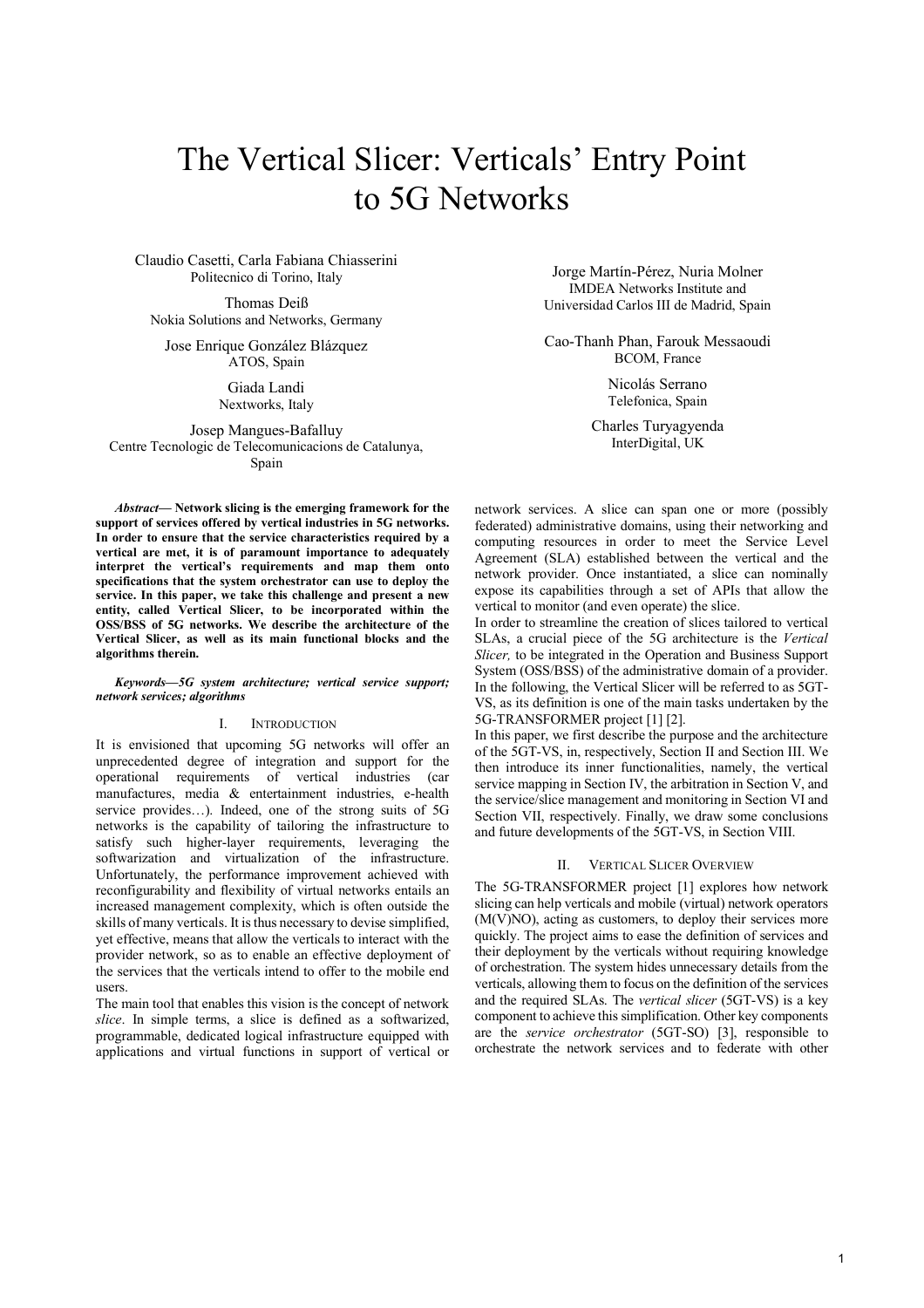

Figure 1: The 5G-TRANSFORMER logical architecture, and internal architecture of the Vertical Slicer

infrastructure providers, and the mobile transport and computing platform (5GT-MTP) [4], providing the underlying physical mobile transport network, computing and storage infrastructure and orchestrating the resources of this infrastructure. Figure 1 provides a global view of the 5G-TRANSFORMER logical architecture, showing the location of the 5GT-VS therein.

The 5GT-VS is the common entry point for all verticals into the 5G-TRANSFORMER system, being part of the OSS/BSS of the administrative domain of a provider. The 5GT-VS coordinates and arbitrates the requests for vertical services. Vertical services are offered through a high-level interface focusing on the service logic and needs of vertical services. It allows composing a vertical service from a set of verticaloriented service blueprints, which, along with instantiation parameters, results in a vertical service descriptor (VSD). The 5GT-VS maps vertical service descriptions and requirements on vertical application level to a network slice. Network slices are implemented as ETSI NFV network services (NFV\_NS) and are described correspondingly by network service descriptors (NSD) [5] [6]. NSDs define forwarding graphs composed of a set of virtual (network) functions (V(N)F) connected with each other with virtual links. The 5GT-VS allows to map, possibly several, vertical service instances to one network slice, taking care of necessary capacity changes. Vice versa, one vertical service instance may be mapped to several network slices. In summary, the 5GT-VS provides the functionality for (i) creating the VSDs from service blueprints, (ii) mapping VSDs to NSDs

(iii) managing the lifecycle of vertical service instances, and (iv) managing the corresponding network slice instances.

In addition to handling vertical service and network slice instances, 5GT-VS provides arbitration among several service instances of the same vertical, as well as of different verticals. In particular, the arbitration component in the 5GT-VS maps priority of services and SLA requirements to ranges of cardinalities of resources. These cardinalities are then used by the service orchestrator, e.g., in case of actual shortage, to assign resources to the most important vertical service instances.

#### **VERTICAL SLICER ARCHITECTURE**

The architecture of the 5GT-VS is shown in Figure 1. As mentioned, the 5GT-VS is part of the provider's OSS/BSS and interacts with the Vertical (or the  $M(V)NO$ ) through its North Bound Interface (NBI), and with the service orchestrator through its South Bound Interface (SBI).

Looking at Figure 1, at the top we find the Vertical Frontend, which provides an entry point to receive requests from the verticals/M(V)NO about the service management and monitoring. Importantly, the Vertical Front-end presents the vertical with VS Blueprints stored by the provider in the related catalogue, and supports the vertical in providing the parameters therein, so as to obtain the corresponding vertical service descriptor (VSD).

The component called "Vertical Service and Network Slice Manager" implements the necessary functionality to handle the lifecycle (LC) of Vertical Service Instances (VSIs), and that to handle the Network Slice Instances (NSIs) and Network Slice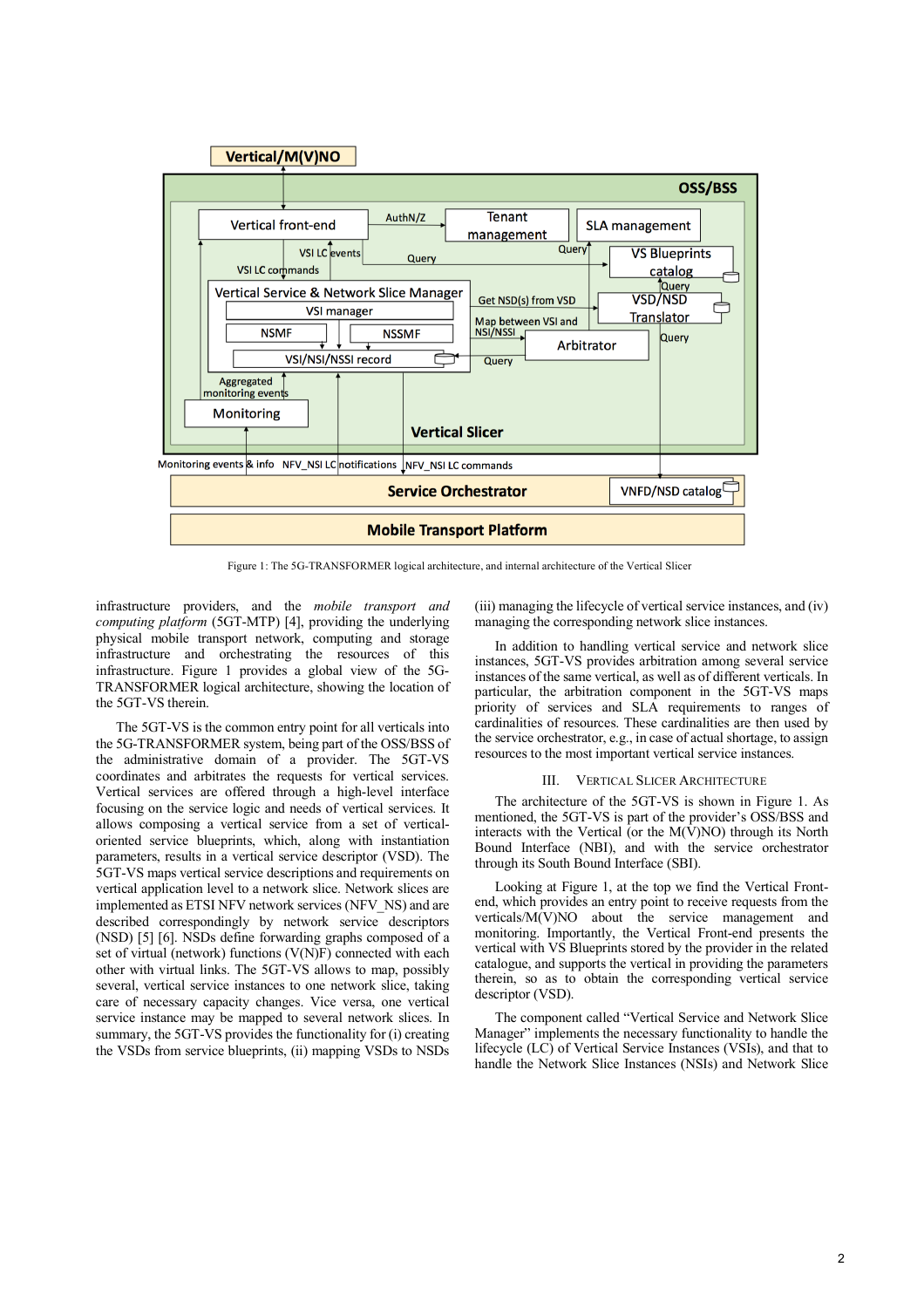Subnet Instances (NSSIs). This module, described in Section VI, also implements the centralized engine of the 5GT-VS: it manages the association between VSIs and NSIs, regulating the sharing of network slices among different vertical services and their decomposition in network slice subnets. Moreover, it also handles the finite state machines for VSIs and NSIs lifecycle, coordinating commands and events associated to both logical entities. The network slice management is handled through requests for instantiation, modification and termination of the corresponding NFV NSs, interacting with the service orchestrator. The status and the current characteristics of VSIs and NSIs are persistent in the VSI/NSI record.

While the Vertical Service and Network Slice Manager module handles the lifecycle of vertical services and network slices, the main 5GT-VS decision logic is implemented in the VSD/NSD Translator and in the Arbitrator. The former, described in Section IV, selects the NSDs that are able to support the requested vertical services. Furthermore, the Translator identifies the network service Deployment Flavours (e.g., number of VNFs, amount of vCPU or RAM for VNFs, bandwidth of virtual links) [7] most suitable to guarantee the performance and the characteristics defined in the vertical service descriptor. The Arbitrator, described in Section V, makes decisions about the sharing of network slices among different vertical services and the scaling of vertical services based on service priority and resource budget in the verticals' SLAs. Accordingly, the Arbitrator takes final decisions about the Deployment Flavours that will be used at the service orchestrator to instantiate the NFV\_NSs.

Finally, the 5GT-VS Monitoring service, described in Section VII, interacts with the service orchestrator to collect monitoring parameters about the established NFV network services and correlates, or aggregates, these data in order to produce metrics and KPIs for network slices and vertical services. These metrics can be used as input for SLA verification, or to make decisions about the lifecycle of a network slice, for example triggering a scale up action in the case of decreasing performance.

The 5GT-VS NBI is based on a REST API and implements the Ve-Vs reference point between the 5GT-VS and the vertical, [6]. In particular, the Ve-Vs reference point provides mechanisms for VS Blueprint queries and operation (e.g., instantiation, termination, queries and update), or monitoring (e.g., queries and subscriptions-notifications) of vertical services.

The 5GT-VS SBI allows the interaction with the service orchestrator. Its definition is based on the ETSI NFV IFA 13 [6], which defines the NBI of an NFVO. The 5GT-VS SBI implements the Vs-So reference point and provides the following functionalities:

> Lifecycle management, for the operation of NFV services. It offers methods to instantiate, terminate, query, update and re-configure services or receive notifications about their lifecycle.

- Monitoring, for the monitoring of NFV network services and VNFs, through queries or subscriptions and notifications about performance metrics and failures.
- Management of catalogues for Network Service Descriptors (NSDs) [5] and VNF Package Descriptors [7], including mechanisms for their onboarding, removal, updates and queries.

## IV. THE TRANSLATOR MODULE

The Translator module is an entity within the 5GT-VS that translates the verticals' requirements into technical specifications demanded by the service orchestrator, so that a NFV network service can be effectively deployed.

To define a vertical service, or prepare it for deployment, the vertical first selects a VS Blueprint from the corresponding catalogue, and completes it with the requirements it demands. By providing the missing parts in the VS Blueprint, the vertical creates a Vertical Service Descriptor (VSD): a high-level specification of a NFV\_NS. The VSD includes the Virtual Network Function Forwarding Graph (VNFFG), which details the needed VNFs to deploy the service, and how they should be connected, i.e., the Virtual Links (VLs) between VNFs.

The VSD is then mapped into a Network Service Descriptor (NSD) through the following steps: (1) the Translator queries the Virtual Network Function Descriptor (VNFD) catalogue for the VNFs referenced in the VSD;  $(2)$  the Translator queries the NSD catalogue for the NSDs referenced in the VSD; (3) the Translator fills the fields present in the Deployment Flavour of each VNFD and of each Virtual Link Descriptor (VLD), using the QoS restrictions of the VSD (such fields will be finalized by the Arbitrator later on).

A relevant example of vertical service is the video streaming service. Among the VSD fields the vertical fills in, there are:

- Service type: video streaming
- No\_users: K
- Time\_availability: 24 h/day 7days /week.

Upon receiving the VSD, the Translator looks for the VNFDs of firewall, load balancer and streaming servers. Such VNFDs are referenced in the NSD and connected with the VLs composing the VNFFG shown in Figure 2. Some of the VLs and VNFs are backup components to fulfil the availability requirement, while the number of streaming VNF instances is set to a suitable value to satisfy both availability and number of users to serve. With a less stringent availability requirement, the Translator would choose a VNFFG without redundant components and paths. The NSD also specifies the initial values of VNF instances and VLs Deployment Flavours, as well as monitoring and healing fields indicating the start and reconnect mode for VNFs, in the case some of them go down. Then this NSD is given as input to the Arbitrator, in order to finalize the CPU and bandwidth requirements specified in the aforementioned Deployment Flavours.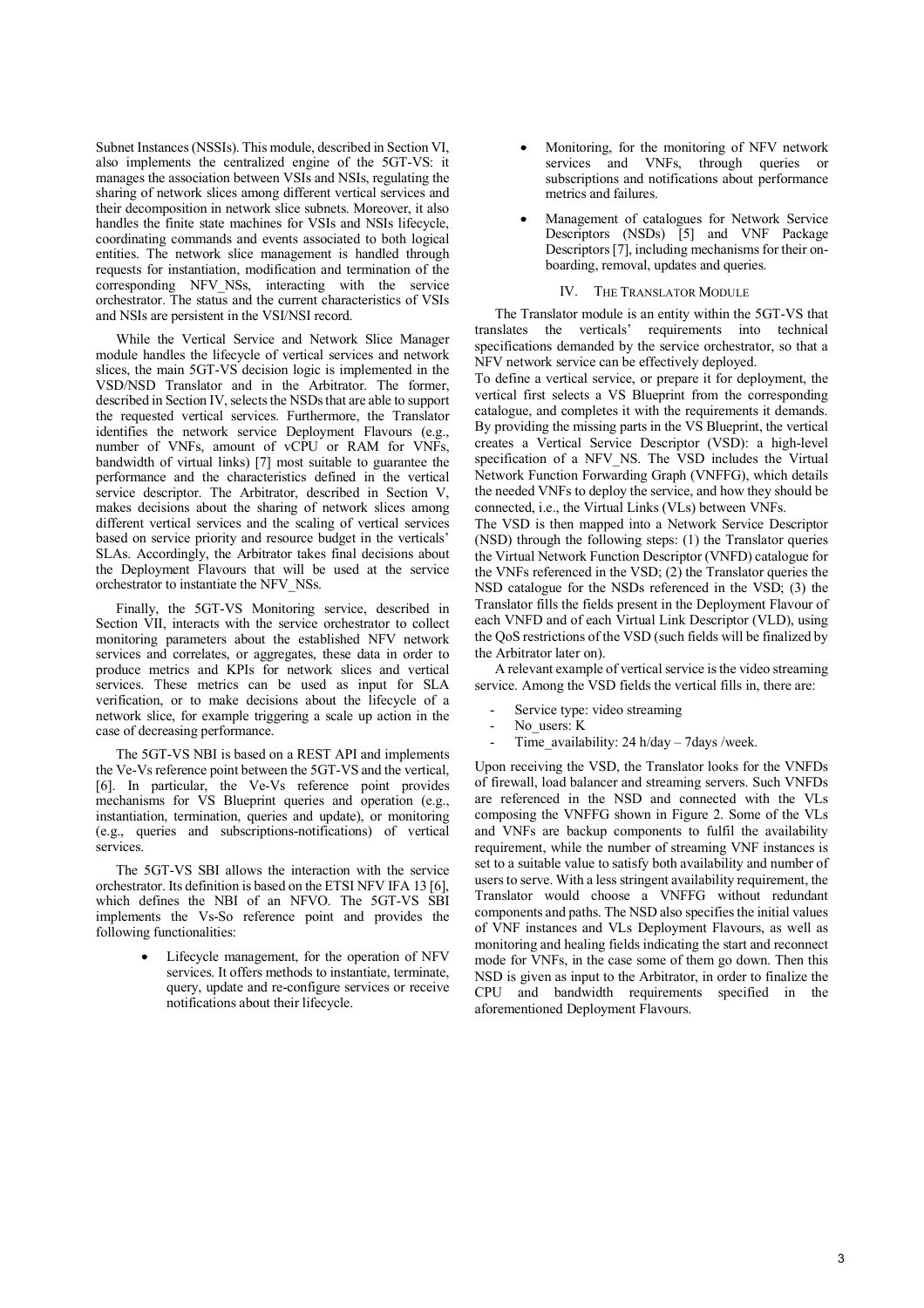

Figure 2: Video streaming VNFFG

## V. THE ARBITRATOR MODULE

SLA management will become a key aspect in the provisioning of services to the vertical on top of 5G networks. Any affection on the SLA negotiated between the provider's OSS/BSS and the vertical, can impact not only on the technical behavior of the service but also on the reputation or business leadership of the vertical itself. Finally, yet importantly, legal consequences could occur depending on the nature of the service being provided. SLAs, then, become more than just sales agreements.

The deployment of a vertical service is a multi-dimensional problem, where various objectives, resource types and autonomous providers can be involved. Thus, there will be interdependencies in the different classes of resources to be provisioned and configured.

The vertical, as consumer, will specify some Service Level Objectives (SLOs) adapted to its service need. Examples of SLOs can be, e.g., 2s of response time from the system. On the contrary, the slice provider can state different Service Level Agreement Templates (SLATs), representing distinct service level classes and guarantees on resource availability. The convergence from SLOs desired by the vertical and SLATs offered by a provider will define an SLA. The contents and terms of an SLA will be inevitably used as concrete directives for configuration and orchestration of services and resources in the provisioned slice. A slice operation is effective if an acceptable trade-off is found between satisfying the terms in the SLA and satisfying the rest of the service requests in the system. It is here where arbitration mechanisms are required for managing such trade-offs.

The Arbitrator within the 5GT-VS is the entity where these mechanisms are implemented. It operates based on the SLA, as well as on the information on each service provided by the vertical, namely: (1) the service priority level, (2) the VNFFG representing the service, (3) the relative CPU requirements of the VNFs in the VNFFG, as well as their memory/storage requirements, and (4) the vertical's quality of service  $(QoS)$ 

requirements (e.g., end-to-end latency, service availability or reliability level). Note that such information is described in the NSD created by the Translator for the received VSD.

We consider that verticals can be categorized into different classes based on their SLAs, e.g., Gold, Silver, Bronze verticals. The 5GT-VS will thus process the service requests by verticals according to such classification. With regard to services by the same vertical instead, the Arbitrator's task is to determine the Deployment Flavours associated with each service, such that the vertical's QoS requirements are met, while accounting for the services priority level. Note that, upon the request of a new service by the vertical, the Arbitrator may need also to update the Deployment Flavours associated with previously allocated services.

We envision that the Arbitrator acts as follows. Let us denote by C, B, M and S the total amount of, respectively, CPU, bandwidth, memory and storage that the vertical's services can use per SLA. First, the Arbitrator orders the services that the vertical wants to deploy, or it has deployed, from the highest priority level to the lowest. It then considers the highest-priority service, say, s, and allocates memory and storage based on the needs exhibited by the VNFs in the VNFFG representing s. A more complicated procedure is instead required for CPU and bandwidth allocation, since this depends on the VNF placement decisions made by the service orchestrator. For clarity of presentation, let us focus on the service latency as the main performance metric, and denote by  $D_s$  the maximum latency that service s is allowed to experience. Two components contribute to the service latency: (i) the processing time, due to the execution of the VNFs in the VNFFG, and (ii) the network travel time, which is due to the time needed to transfer data from one VNF to the next in the VNFFG, when adjacent VNFs are deployed in different servers. While the former depends on the CPU allocated to the VNFs execution, the latter depends on the deployment decisions made by the service orchestrator, and on the bandwidth associated with the virtual links (VL) connecting the servers when the service orchestrator resorts to different servers for the implementation of the VNFs.

In light of the above considerations, the Arbitrator considers the best and worst possible cases that may occur depending on the service orchestrator's later decisions. The best case happens when all VNFs in the VNFFG, whose set is denoted by  $V$ , are deployed within the same server. In this case, the bandwidth required for data transfers over VLs for service s,  $\beta^b$ , can be set to zero, while the allocated CPU,  $\mu^b$ , can be computed so that:

$$
\sum_{v \in V} \frac{1}{f_v \mu^b - \lambda_v} \le D_s \quad \text{and} \quad \mu^b \le C \tag{1}
$$

where, for simplicity, we neglected the delay due to memory/storage access. In (1),  $f_v$  is the relative computational requirement of VNF v, such that  $\sum_{v \in V} f_v = 1$ ; moreover,

• the first inequality imposes that the latency experienced by the service does not exceed the maximum value. The total latency is given by the sum of the latency contributions due to all VNFs in the VNFFG. Each contribution is computed by modelling the generic VNF  $v$  as a FIFO M/M/1 queue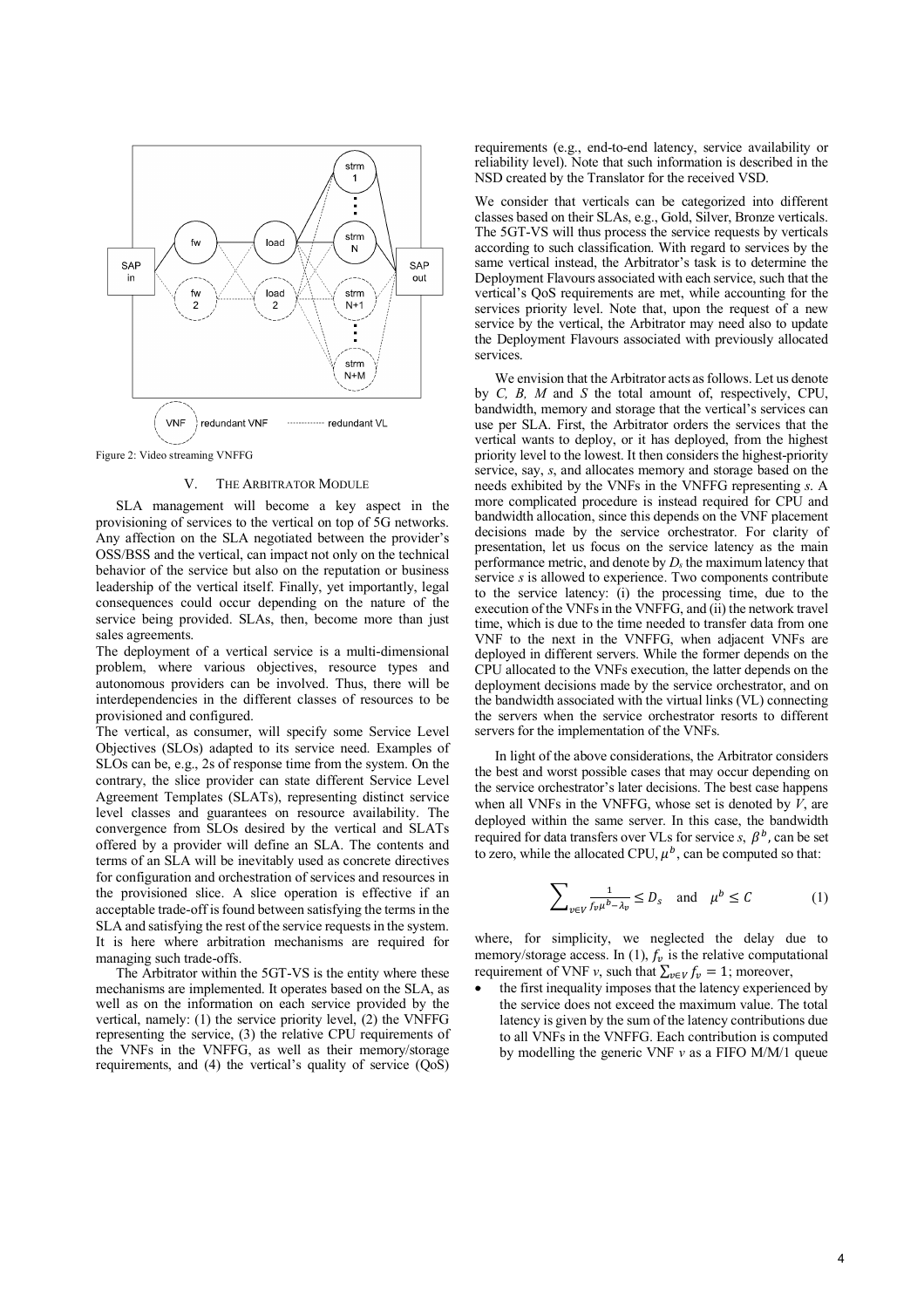with  $f_v \mu^b$  as the output rate and  $\lambda_v$  as the service request rate input to  $v$ ;

the second inequality imposes that the CPU allocation does not exceed the vertical's CPU budget C.

Conversely, in the worst case each  $VNF$  in  $V$  is deployed in a different server, thus implying the need for bandwidth allocation. Specifically, the allocated CPU,  $\mu^w$ , and bandwidth,  $\beta^w$ , now should satisfy the following conditions:

$$
\sum\nolimits_{\nu\in V}\frac{1}{f_\nu\mu^{w}-\lambda_\nu}+\sum\nolimits_{(u,v)\in E}\frac{d_{v,w}}{f_{u,v}\beta^{w}}\le D_s\qquad \quad (2)
$$

$$
\mu^w \le C \; ; \; \beta^w \le B \tag{3}
$$

where  $f_{\mu,\nu}$  is the relative bandwidth requirement for the VL connecting VNFs  $u$  and  $v$ . Also,

- (2) accounts for the latency due to both the VNF execution and the travel time over the VLs connecting any two adjacent VNFs  $(E$  denotes the set of edges in the VNFFG);
- (3) imposes that both the total CPU and bandwidth allocations do not exceed the corresponding budget available to the vertical.

Once the Arbitrator has determined the values ( $\mu^{b}$ ,0) and ( $\mu^{w}$ ,  $\beta^{w}$ ) for the tagged service, it proceeds with the second service in the list, following the same steps as above but using the remaining budget available to the vertical in terms of CPU (C) and bandwidth  $(B)$ . The Arbitrator can then determine the corresponding per-VNF and per-VL values based on the relative "weight" that, respectively, VNFs and VLs have in the NSD initial setting. The Arbitrator will thus update the Deployment Flavours in the VNF Descriptors (VNFDs) and in the Virtual Link Descriptors (VLDs) of the NSD created by the Translator, by using the worst-case values as default Deployment Flavours and the best-case values as optional. The Arbitrator also defines per-service auto-scaling rules that the service orchestrator will follow to automatically adjust the CPU and bandwidth based on the real resource utilization, which may be affected by the allocation decisions taken by the service orchestrator during the deployment phase. The updated NSD is then returned to the Vertical Service & Network Slice Manager, which will send it to the service orchestrator. After the service orchestrator has taken the deployment decisions, it will notify the 5GT-VS about the current resource allocation (e.g., in terms of characteristics of the instantiated VNFs) so that the Arbitrator can compute the new budget available to the vertical. It is clear that, in case of resource shortage, some lower-priority services may not be accommodated. Under these conditions, it is also important to stress that the Arbitrator will accommodate services according to the SLA between the vertical and the OSS/BSS, favouring, e.g., golden over silver verticals. In particular, to ensure that verticals belonging to the same category are treated fairly, the Arbitrator will select the vertical to be processed first,  $\nu$ , with probability:

$$
P(v) = \frac{1}{|I_v|} \tag{4}
$$

where  $I_n$  is the set of verticals in the considered category. Additionally, the verticals that have been already extracted, are removed from  $I_n$  until all verticals of that category have been served at least once. This guarantees that random selection does not benefit a vertical over another, e.g., that a vertical is selected twice while others not even once.

At last, it is worth noticing that, thanks to the Arbitrator module, the service orchestrator can make deployment decisions meeting the vertical's indications even if (i) it is unaware of higher-layer information like the SLA between the vertical and OSS/BSS, and (ii) the total amount of available resources is not sufficient to adequately deploy all requested services.

# VI. THE VERTICAL SERVICE AND NETWORK SLICE **MANAGER**

The Vertical Service (VS) and Network Slice (NS) Manager is the module that is responsible for the sharing of network slices among different vertical services and their decomposition in network slice subnets. It also manages the lifecycle of VS instances (VSI), NS instances (NSI), and their nested Network Slice Subnets (NSSI). Finally, it interacts with the service orchestrator to control the service instances. The control consists in collecting the state of the NSIs (metrics, alarms, and usage records) so that the expected performance and capacity can be verified, and charging can be put in place in agreement with the pricing schemes.

Focusing on the Network Slice Manager, this is composed of two management functions, namely, Network Slice Management Function (NSMF), and Network Slice Subnet Management Function (NSSMF), as defined in [8] [9].

## VII. THE MONITORING MODULE

The 5GT-VS monitoring component collects performance metrics or failure events about VNFs or services interacting with the monitoring module of the service orchestrator, and it correlates or aggregates these data generating monitoring parameters related to network slices or vertical services.

Examples of performance metrics retrieved from the service orchestrator are the amount of vCPU and RAM consumed in a time interval by a specific VNF, or by an entire service, the number of packets lost on a virtual link, or VNF-specific indicators. The correlation between these data allows the 5GT-VS monitoring module to elaborate information associated to network slices and vertical services, based on monitoring rules that may be encoded in vertical service descriptors or network service descriptors. The monitoring information and performance metrics produced by the 5GT-VS monitoring component can then be used internally at the 5GT-VS, in order to determine the status and the performance of the managed entities, i.e., network slices and vertical services.

In more detail, the monitoring module provides the inputs that inform and influence management operations such as configuration management (CM), fault management (FM), security management (SM), performance management (PM) and life cycle management (LCM). The module gathers the monitoring information by querying SO Monitoring Service for performance parameters. The derived monitoring